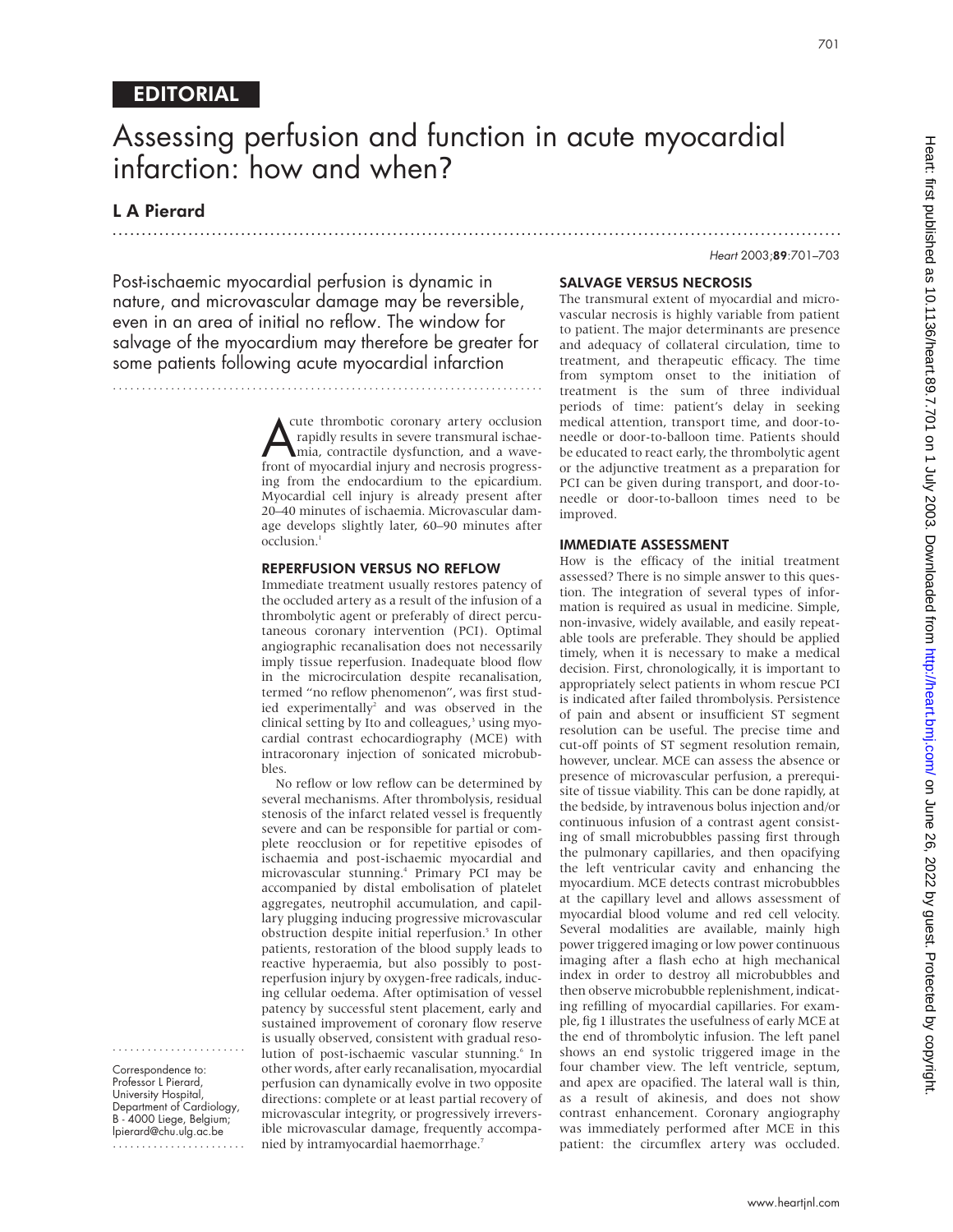

Figure 1 End systolic triggered images in the apical four chamber view after intravenous contrast administration in a patient with acute lateral myocardial infarction. Left: No reflow at the end of thrombolytic infusion. Rescue percutaneous coronary intervention was decided. Right: Before hospital discharge—contrast enhancement of the affected area and thickness similar to the remote regions, demonstrating both microvascular and contractile recovery.

Rescue PCI was successful. The right panel shows a similar image before hospital discharge. The lateral wall is well opacified and its end systolic thickness is similar to that of the remote regions, indicating both microvascular and contractile recovery.

Similarly, MCE can be performed immediately after primary PCI to assess the absence or presence and extent of microvascular salvage. Early identification of patients with extensive no reflow would indeed be particularly useful if novel pharmacological adjunctive agents may enhance more optimal reperfusion. A potential pitfall of immediate MCE study is the frequent occurrence of post reflow hyperaemia of the risk area, which may significantly underestimate the degree of necrosis. However, even if perfusion remains preserved in necrotic regions early after restoration of patency, microvascular reserve is impaired. Vasodilatation by adenosine administration can unmask abnormalities in flow reserve. MCE in conjunction with a coronary vasodilator predicts infarct size more accurately, early after recanalisation in experimental studies.<sup>8</sup> Other methods can be used to determine infarct size, but are less widely available or cannot be performed at the bedside. Magnetic resonance imaging (MRI) has been shown, in both experimental and clinical studies, to precisely measure infarct size with necrosis-avid MRI contrast agents.<sup>9</sup>

#### PERFUSION AND FUNCTION AFTER THE ACUTE PHASE: SPATIAL HETEROGENEITY

After the immediate therapeutic decisions have been reached, it is important to stratify the patient's risk by differentiating between necrotic tissue and viable myocardium. A transmural infarction is indeed an important determinant of adverse clinical outcome, in relation to myocardial rupture, infarct expansion, and ventricular remodelling. Myocardial salvage is increasingly obtained in the present era of early intervention. After thrombolytic treatment, viable regions may be stunned or hibernating. The myocardial state is mainly determined by the level of flow and flow reserve, but there is usually an admixture of necrotic and viable myocytes in a highly variable proportion from patient to patient. This spatial heterogeneity also concerns the microvasculature, with variable regions of no reflow, low reflow, reduced flow reserve or normalised flow. When necrosis predominates and viability is limited to a small epicardial ring, infarct expansion and ventricular remodelling may be prevented, even if contractile recovery will not occur, since the endocardial half of the ventricular wall mainly contributes to myocardial thickening at rest.<sup>10</sup>

Numerous techniques are potentially useful in the detection of viable myocardium. As viability depends on preserved

perfusion and cell integrity, nuclear methods have often been used, such as thallium or technetium-99m sestamibi single photon emission tomography. MIBI has the potential advantage of delineating the risk area if an injection was made before the acute therapeutic intervention. A second study can quantify the extent of perfusion recovery. The main limitation of nuclear techniques, including the less available positron emission tomographic imaging, is a limited spatial resolution precluding distinction between the epicardial and endocardial layers. Conventional echocardiography at rest cannot distinguish between akinetic necrotic or viable myocardium because of the threshold phenomenon, but hypokinesis in the first hours or days implies necrosis to < 20% of the inner endocardium. With its high versatility, echocardiography is an attractive tool, as several ultrasonic modalities can provide complementary information. MCE can evaluate the microvasculature. Doppler tissue imaging can quantitate myocardial velocity and deformation patterns, enabling normal, ischaemic or stunned myocardium to be characterised.<sup>11</sup>

Echocardiography has high spatial and temporal resolutions. Both MCE and tissue Doppler modalities have the potential to provide specific information on the different myocardial layers.

#### PERFUSION AND FUNCTION: TEMPORAL **HETEROGENEITY**

Recovery in contraction after acute myocardial infarction implies a sufficient proportion of viable myocardium with good flow reserve. Functional recovery can be predicted by the recruitment of contractile reserve during dobutamine echocardiography. Sustained improvement is a marker of stunned myocardium; a biphasic response suggests limited flow reserve, usually because of a severe residual stenosis.

The presence of myocardial perfusion with MCE, a prerequisite for myocardial viability, can also predict recovery in regional and global function and does not require an inotropic challenge. However, serial studies may be necessary. Indeed, post-ischaemic myocardial perfusion has a dynamic nature. Microvascular damage, as assessed shortly after reflow, may be reversible even in an area of no reflow.12 In this issue of *Heart*, Galiuto and colleagues<sup>13</sup> demonstrate that microvascular reflow can improve even after the initial 24 hours in some patients, and that this improvement correlates with improved left ventricular function and volumes. These observations indicate that the window for salvage may exceed the first 24 hours, at least in some patients, and suggest that new medical therapeutic interventions need to be tested.